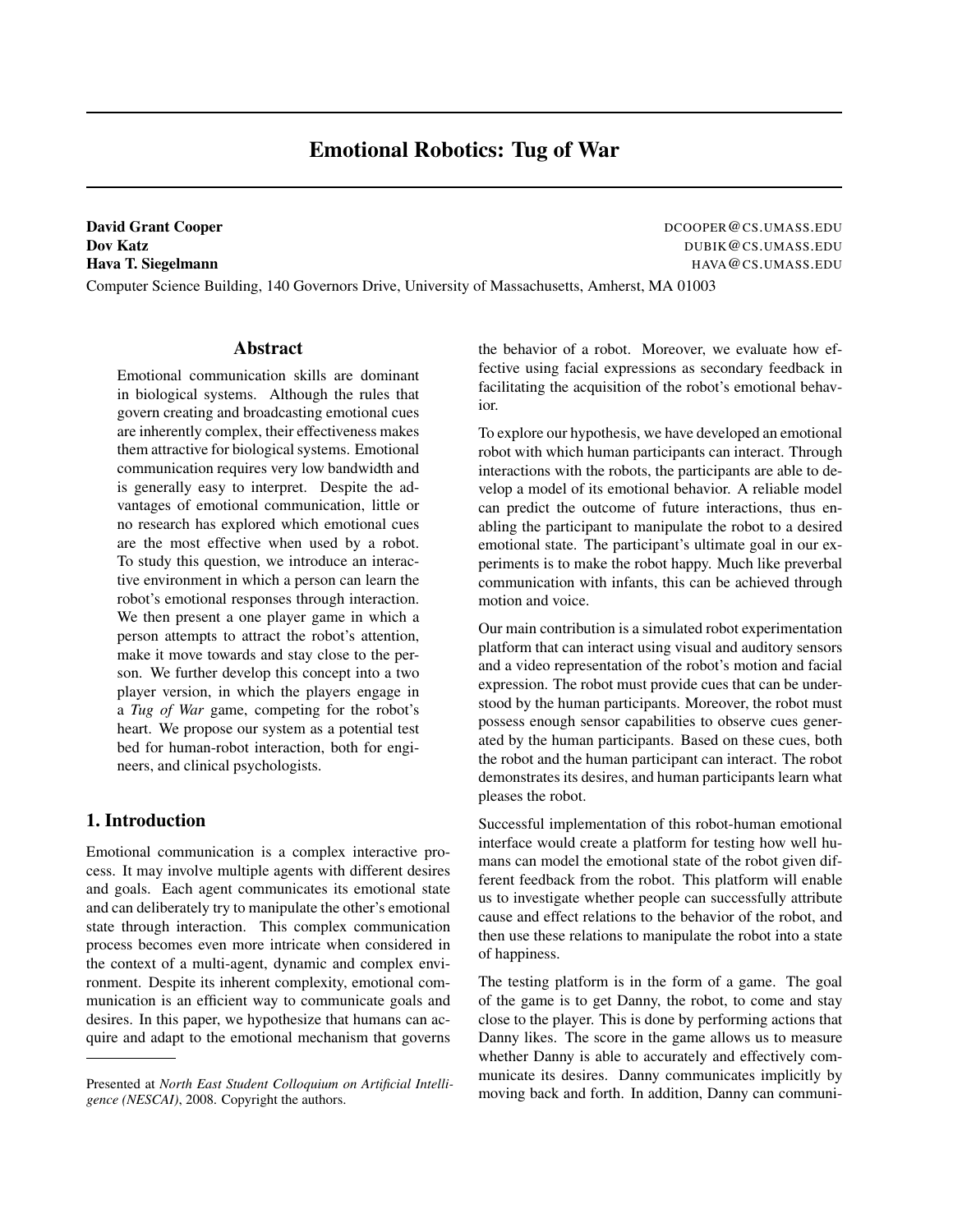cate with facial expression, and the system as a whole can communicate by accumulating a score for the player.

We consider two versions of this game for our experiment. The first is a one-player version in which a human tries to convince the robot to move towards it. This can be achieved through emotional communication — by making the robot happy, the robot will be enticed to move towards the human. This version of the game enables us to explore the effectiveness and ease of use of our emotional interface. The second version is a two-player game. This version is a type of *Tug of War* (also known as rope pulling). In *Tug of War*, two teams are competing against each other. A team wins the competition by pulling the other team towards it. Successful teams utilize physical strength, mental strength, and coordination. In the two player version, competitors try to gain the robot's trust and affection. This is more intricate than two simultaneous one-player games, as the effect of direct competition between humans adds a new dimension of emotional communication. *Tug of War* will enable us to explore the reliability of emotional communication when the primary expression of approach and withdraw does not always correlate with the robots feelings.

Our implementation relies on cues that are very common in human communication. Running away represents fear. Getting closer signifies trust. Smiling, or putting on an angry face are strong ways to communicate an emotional state. In much the same way, a robot that plays *Tug of War* can elicit and express emotions by moving closer or running away, smiling or frowning.

The proposed platform provides an opportunity to conduct clinical psychological research on human participants. The emotional response that the robot generates in humans as part of the competition, as well as the emotional response that the competitors induce on the robot, create a complex emotional interactive environment. Observing this interactive emotional communication will provide an interesting test bed for interdisciplinary research on human and robot emotional communication. We hope that with the development of this test bed, researchers in psychology will be able to provides new insights and develop new models of human-robot emotional interactions.

On the application side, we believe that adding an emotional aspect to existing Human-Machine interfaces will create a new layer of security. For instance, in the battlefield, robots could choose to cooperate only with people they consider reliable and trustworthy. Databases could be protected by providing information only to the person that convinces the robot it is the rightful owner of that information. Although these applications are very promising, they all can be emotionally manipulated. Our platform will provide a test bed for exploring what measures needs to be taken to overcome this difficulty and guarantee both effective and reliable emotional communication.

In the following sections, we discuss related work, the details of the hardware and software components of our platform, as well as the experimental setting and results.

# 2. Related Work

(Takeuchi & Naito, 1995) compare the usefulness of a situated 3-D animated face pointing compared to an arrow pointing. A person is shown to perform better from just the arrow, but the face is better at grabbing the person's attention. In this case there is a neutral facial expression the whole time.

Cynthia Breazeal pioneered the use of an emotional model and emotional expression using her robot, named Kismet,((Ferrell), 1998),(Breazeal & Scassellati, 1999),(Breazeal, 2002), and (Bar-Cohen & Breazeal, 2003). Kismet was shown to be able to regulate its internal state based on social interaction. Kismet also used facial expressions, sounds, head and eye motion to convey its emotional state. Though a persons interactions were influenced by these expressions, no work was done to show how much each individual expressive feature accounts for the influence. In addition no work was done on whether Kismet's emotion could help in learning.

(Kringelbach & Rolls, 2003) used neutral and angry faces as a reinforcement signal for humans to learn to change their selection from one face to the other. The response time was a little bit slower with the neutral reinforcement signal, but both faces were learned. In this case the faces presented were black and white photos from Paul Ekman's collection(Ekman & Friesen, 1971). This work shows that faces can be used as a reinforcer, but they were not used in conjunction with other feedback.

(Bruce et al., 2002) used a robot speaking robot with a screen as a head to show that facial expressions and head tracking each independently had an effect on a person stopping to listen to what a robot is saying and to answer a polling question by stepping up to a microphone. The facial expressions were on a 3-D animated face. In the no facial expression condition, the screen was blank. The experiment showed that facial expressions caused an increased probability of stopping, head tracking caused a slightly higher probability of stopping, and the combination of head tracking and facial expression caused a significantly higher probability of stopping than just the facial expression. The facial expressions of the robot were based on the robot's ability to get the person to follow the script. It was happy at first, and got less happy as the person did not participate as asked.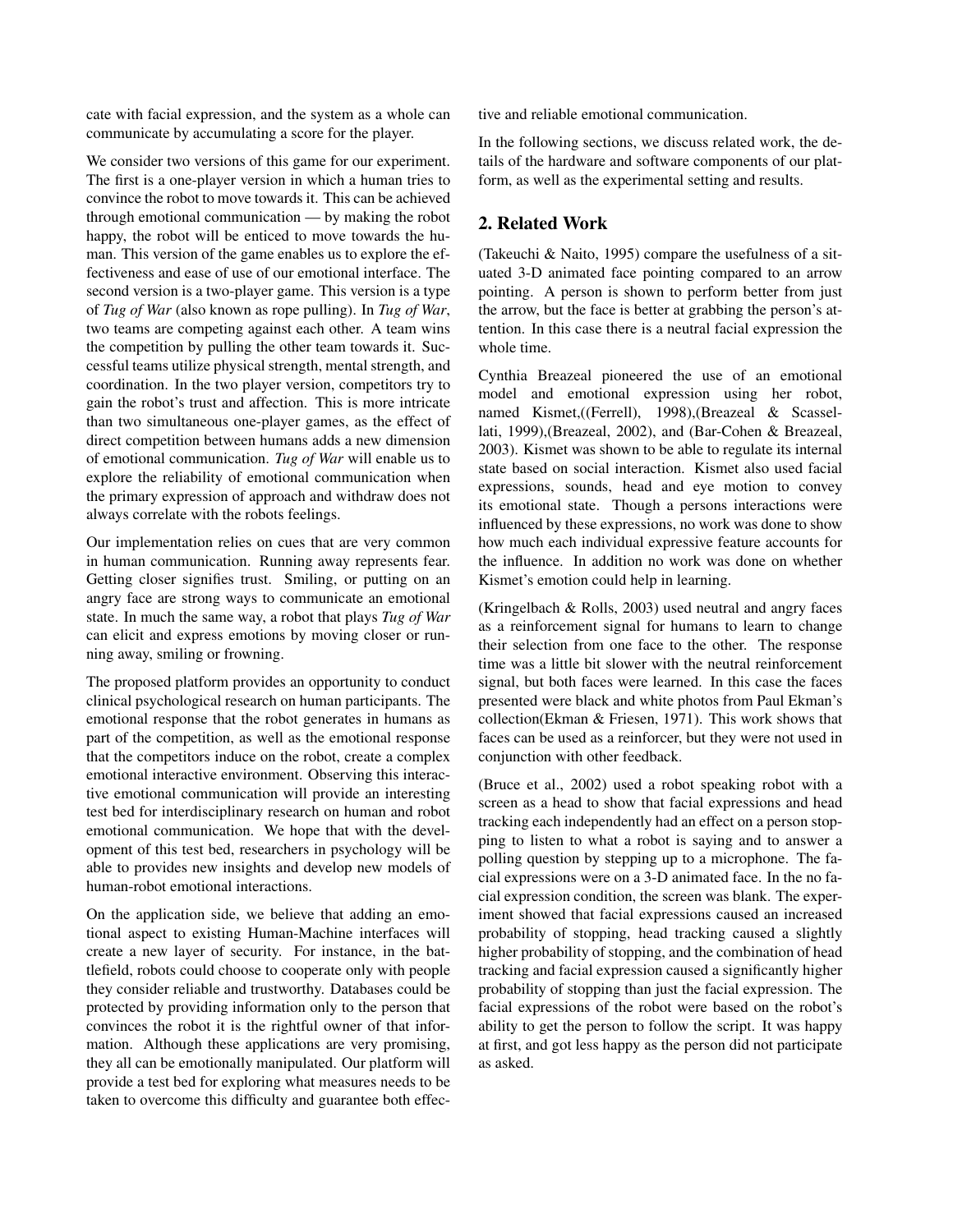# 3. Emotional Communication Algorithm

# 3.1. States and Transitions

The emotional algorithm continuously evaluates and acts upon the robot's internal emotional state. The state is represented by an emotional state vector. In the current implementation, the state vector has three states: friend, foe, and self interest. That is  $s = [s_{friend}, s_{foe}, s_{absorbed}]$ . Each state is updated as follows:

| $s_{friend} \leftarrow s_{friend}$     |     | $w \cdot f_{friend}(Input)$   |
|----------------------------------------|-----|-------------------------------|
| $s_{foe} \leftarrow s_{foe}$           |     | $+ w \cdot f_{foe}(Input)$    |
| $s_{absorbed} \leftarrow s_{absorbed}$ | $+$ | $w \cdot f_{absorbed}(Cycle)$ |

where  $w$  is a constant multiplier between 0 and 1 acting as a low pass filter and all states  $s_i$  are between 0 and 1, and all functions  $f_i$  return a value between 0 and 1. The state vector is always normalized by the  $\mathcal{L}_1$  Norm after each update.

The expressed emotional state is then dependent on the values of the state vector. If  $s_{friend}$  or  $s_{foe}$  are above  $\frac{1}{2}$ , then the state will be non-neutral as shown in figure 1. Since the values of the vector are normalized after each update, at most one such value can exist. If neither the friend or the foe state are above  $\frac{1}{2}$ , then the expressed state is neutral. In order to alleviate fast switching between states, a state must be expressed for a minimum of 3 time steps. The expressed states have 3 values for friend and 3 values for foe, and one neutral state. A state can change by at most one degree each step. Our implementation is easily extendible to support more dimensions, such as surprise, fear, disgust, and sadness.

The self absorbed state represents times when the robot is incapable of handling inputs. This behavior models periods in which the robot has other needs that have to be fulfilled. These needs include replenishing the battery, some noninteractive tasks, performing off-line learning, and other events that dictate an anti-social behavior. When the robot is in this self-absorbed state, it takes on the neutral expression. The self-absorbed cycle increases at a slow rate for one third of a period, and then decreases at a fast rate for the other two thirds of the period. As the self absorbed value gets larger, it becomes increasingly more difficult to keep the state away from neutral.

## 3.2. Input Features

The emotional algorithm uses the following 10 visual input features: amount of motion on the screen or face, brightness of screen or face, whether or not the person is facing the robot, the position of the person's face, the amount of motion on the persons face, jittering motion of the face, continuous motion of the face, no motion of the face, and

| <b>State Value</b>             | Face                 | How<br>Friendly | <b>Steps</b><br><b>Towards</b><br>Person | Change<br>in Score |
|--------------------------------|----------------------|-----------------|------------------------------------------|--------------------|
| friend $>$<br>0.80             | . .                  | $+3$            | $+3$                                     | $+3$               |
| friend $>$<br>0.65             |                      | $+2$            | $+2$                                     | $+2$               |
| friend $>$<br>0.55             |                      | $+1$            | $+1$                                     | $+1$               |
| friend $\&$<br>foe $\leq$ 0.55 |                      | Neutral         | $\mathbf{0}$                             | $\mathbf{0}$       |
| foe $> 0.55$                   | $5\overline{6}$<br>ਨ | $-1$            | $-1$                                     | $\bf{0}$           |
| foe $> 0.65$                   | 5 S                  | $-2$            | $-2$                                     | $\overline{0}$     |
| foe $> 0.80$                   |                      | $-3$            | $-3$                                     | $\theta$           |

Figure 1. An example of our faces with the emotion, robot behavior, and game score output at each step. The threshold values on the left show when  $s_{friend}$  and  $s_{foe}$  will activate a particular expression.

the variance of the face motion. In the experiments described in this paper, we have focused on two of these visual features: whether the person is facing the robot, and the motion variance of the person's face.

The emotional algorithm uses the following 4 audio features: beats per minute (sampled from a second, or using a whole minute), average pitch in the last second (partitioned to high, medium, and low pitch), the mode pitch of the last second, and variance of the pitch. In the experiments described in this paper, we have only used one of these features: the variance of pitch.

We have explored several mappings from inputs to emotional state (the functions  $f_{friend}$  and  $f_{foe}$  described in section 3.1). In the experiments described in this paper, the mapping we use measures whether the person is facing the robot, and the variance in the person's pitch and motion. Figures 2 and 3 show the two Decision Trees that compute the function on the input. Facing the agent with which we communicate is an important feature of human communication. The motion variance and the pitch variance measure the jitteriness of the person.

The motion variance of the face is computed over a seven step period. Relatively low variance reflects little change in motion, which makes it easier for the robot to predict what the person is doing. Non-jittery behavior is indicative of comfortable and friendly communication. The pitch variance estimates the change in pitch that is typical of human speech. This was calibrated by the developer's speech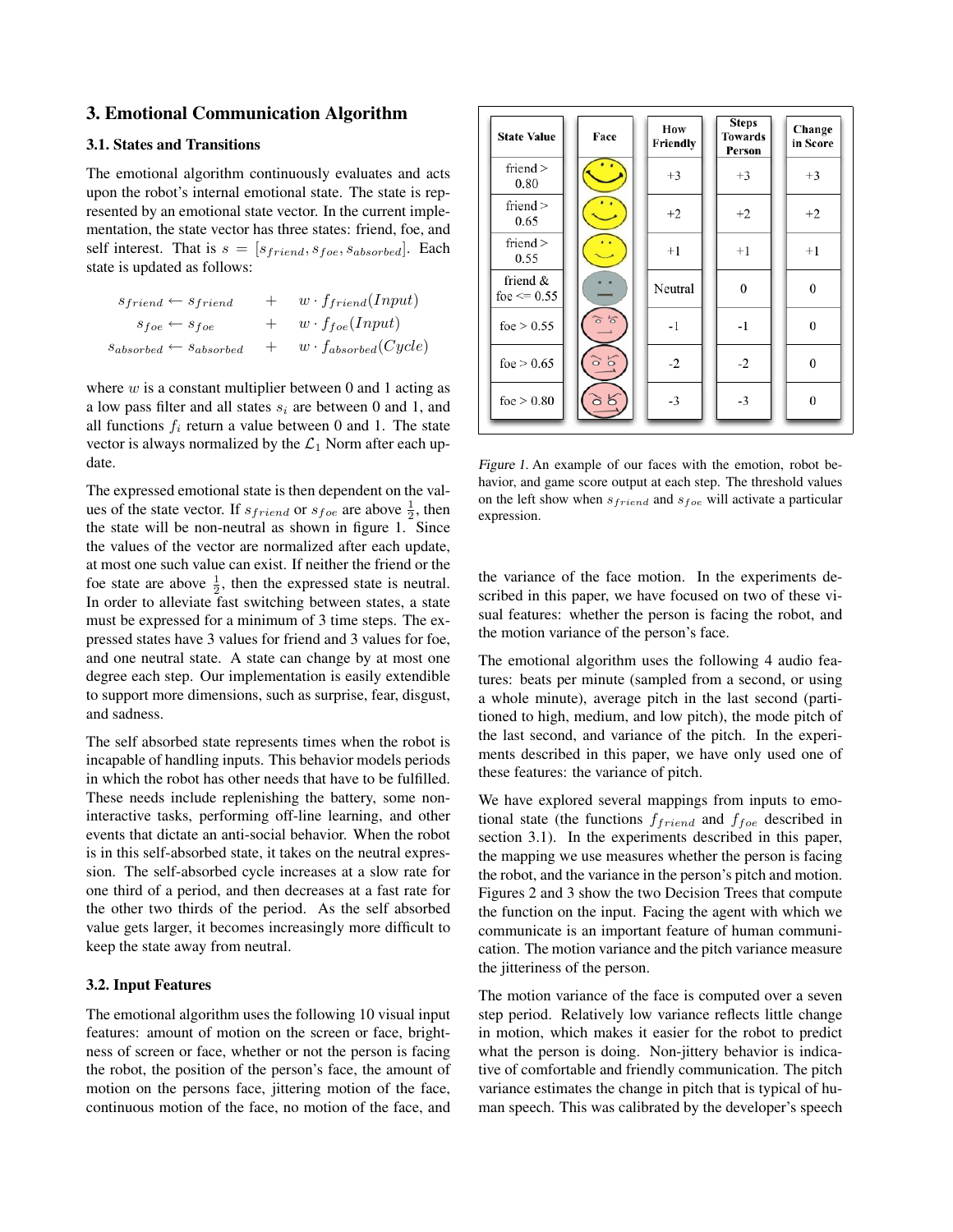

Figure 2. Emotional Input Decision Tree based on a variance threshold. Three thresholds were used: low:  $1.0 < P < 1000.0$ ,  $0.2 < M < 1.5$ , medium:  $1000.0 < P < 40000.0, 1.5 < M <$ 3.5, and high:  $10000.0 < P < 40000.0, 3.5 < M < 10.0$  .



Figure 3. Emotional Input Decision Tree based on existence of motion or pitch.

and variance is computed over the last second. Regular speech, as opposed to yelling for example, is considered by the robot as a desired method for communication. Finally, we note that the system is designed to allow new input functions to include other inputs such as hand gesture detection or the human's facial expression.

#### 3.3. Output Features

The emotional algorithm is composed of two features: the robot's facial expression, and the robot's motion towards/away from the person. The robot's facial expression and motion is updated after each processing step. Figure 1 shows an example of emotional output with transitions based on emotional state, and the faces we use. The system's design makes it trivial to add more output features in the future. Possible new outputs can range from adding

more facial expressions. to verbal communication.

Currently, the output has 7 options for faces, and 7 options for motion, (approach 1-3, withdraw 1-3, and no motion). This creates a wealth of variety for how emotion is expressed in the physical space. Emotion can be expressed by how close the robot is to the person it is interacting with, how fast it is moving towards or away from the person, and whether it is oscillating back and forth. Currently, the gestures of motion are simple. However, extending the motion patterns to express particular emotions would be straight forward.

## 3.4. Implementation

Our model, which is inspired by (Breazeal, 2002; Bar-Cohen & Breazeal, 2003), is simple in order to focus purely on the emotional representation. Our model uses sensors, feature extraction, emotional transitions, and emotional expressions, while Breazeal's model has a visual attention system, a cognitive evaluation of the stimuli and drives, a set of higher level drives, an affective evaluation, an affective appraisal, emotion elicitors, emotion activation, behavior, and motor expression. This simplified model separates out the cognitive and reasoning aspects in order to get at the core concept of emotional representation. Rather than the three dimensional space in which emotions lie, we explicitly hold a value for each emotional state. This makes it so that more than one internal emotional state can change at the same time. In this way there can be strict breaks based on one state overwhelming the other states, or smooth transitions over a continuum as the states compete for expression.

Figure 4 shows examples of the emotional states being expressed from screenshots we took of a set of interactions with the simulated robot.

We now describe an example of an interaction between a human and the robot is as follows: The human faces the robot and rocks from left to right slowly for a short time with low variance. This behavior increases the friendliness state, and results in a friendly state (See Figure 1). The robot smiles and approaches the human. Next, the person starts to move faster, which displeases the robot as it makes predicting the person's behavior more difficult. In response, the robots changes its facial expression to less friendly values.

# 4. Experimental Validation

#### 4.1. Experimental Platform

We use a simulated robot and a graphical environment (OGRE 3D) to display robot emotions. When the robot decides to approach the person with whom it interacts, it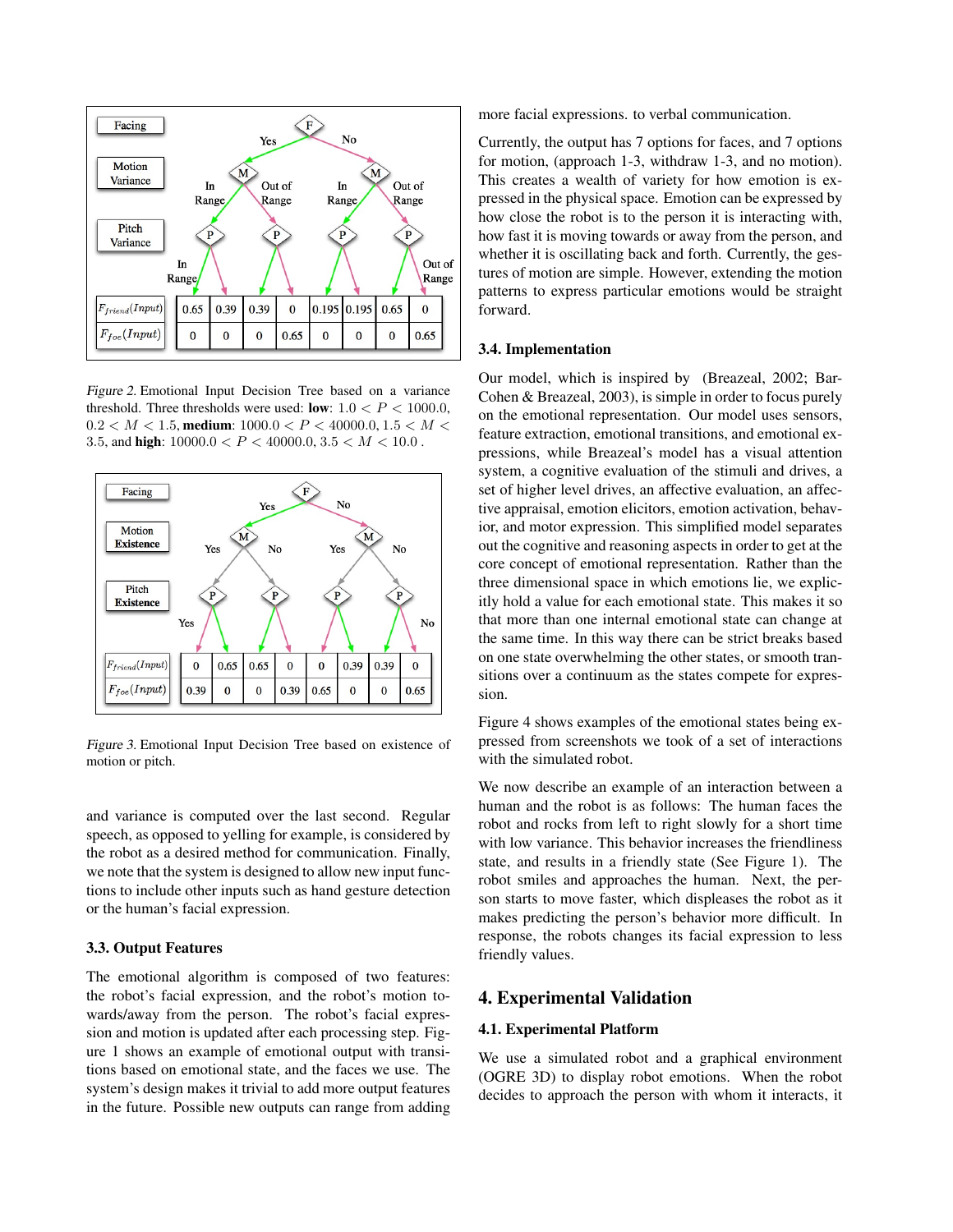

(a) Friendship being expressed by the robot: The robot approaches and shows a smile as it likes the participant



(b) Dislike being expressed by the robot: The robot withdraws with a scowl as it dislikes the participant.



(c) Indifference being expressed by the robot. The robot stops and has a Neutral face

Figure 4. An example of 3 emotions elicited by a person and expressed by the robot. a) is Friendship, b) is Dislike c) is Indifference

moves forward in the simulated world. The robot accumulates sensory data from a camera and a microphone, and uses it to decide on transitions between its emotional states. In addition, the robot can express its emotional state using a facial expression.

The emotional architecture is composed of the emotional communication algorithm (described above), integrated with two sensor processing systems, and a 3D simulated robot environment. We use two open source libraries to processes sensor data: OpenCV for vision and MARSYAS for sound processing. With these libraries we were able to quickly produce some basic sensor processing. Consequently, we could focus on the development of the emotional algorithm.

OGRE is a 3 dimensional simulated environment which simulates the motion and cameras of the robot in its environment. In addition, participants can be simulated in the environment by projecting the video from a real camera onto the simulated environment. This allows the robot to move closer and further from the person while the real camera can stay stationary. The software is designed so that the drivers for the simulated cameras and robot control can be swapped for the drivers of the real cameras and robot.

The robot can be friend or foe: it can either trust or mistrust the human with whom it interacts. The emotional cues that the robot provides are of two types. The first is a facial expression. The robot has three levels of trust, and three levels of mistrust, and can be indifferent. The second is the distance between the robot and the user. The robot can choose to move closer or further away at three different rates, based on its emotional model.

The sensors we are using are a mono microphone and a web camera. The microphone records at 44.1 kHz. The Web-Cam has 640 x 480 pixel resolution with 24 bit color and a 10 fps maximum capture rate. The computer that runs the simulation, including sensor and emotional processing, is a 2.33 GHz Intel Core 2 Duo MacBook Pro with 2 gigabytes of RAM.

# 4.2. Experimental Setup

We conducted an experiment with 16 participants. A 4 x 4 mixed factorial design was used with Factor A as the Emotional Feedback, and Factor B as the Desired Behavior from the robot. Emotional Feedback types were, just motion (control), motion with facial expressions, motion with score, and motion with both facial expression and score. The goal of the participant was to determine what the robot likes given that the robot can detect the motion of their face, and the pitch of their voice.

Participants were randomly divided into 4 groups of 5. Each group received a different type of Emotional Feed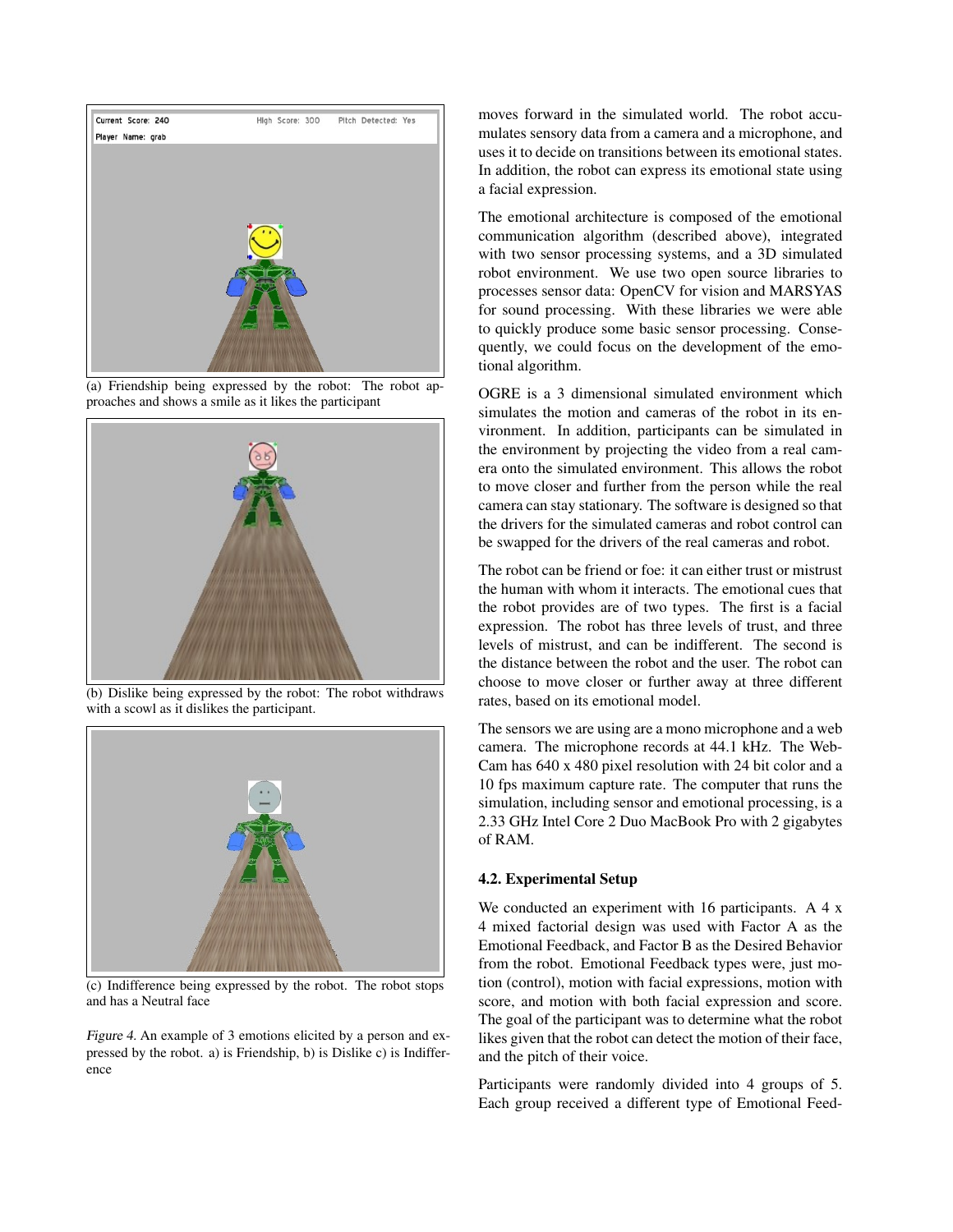back. Each participant interacted with the robot for 3 trials per desired behavior for a total of 12 one minute trials with a user specified break in between. The order of the desired behavior was randomized for each participant, and trials for a desired behavior were grouped together. One example order of trials is 3 low variance, 3 either pitch or motion, 3 high variance, and 3 medium variance trials.

The first hypothesis that we evaluate is whether there is a main effect between the emotional feedback conditions. An analysis of variance shows an F-score of 1.92 and a pvalue of 0.127 which leaves us with a failure to reject the null hypothesis that there is no difference between the mean scores of the participants based on the emotional feedback received. Given that there were only 16 participants, there may not be enough power to accept the null hypothesis.

The second hypothesis that we evaluate is whether there is a main effect between the desired behavior conditions. An analysis of variance shows an F-score of 8.86 and a p-value of 0.003 which allows us to reject the null hypothesis. This is further explored below.

#### 4.3. Experiments

Figure 5 shows box plots of the scores in the different behavior conditions. The medium variance condition is clearly the hardest, and both the low variance and either pitch or motion conditions are the two easiest conditions.

Figure 6 shows how the different feedback conditions affect the score in each behavior condition. The medium variance condition is the only condition where there is a big difference. Figure 7 shows the individual differences for each participant in each trial of the medium variance condition separated by the emotional expression group that they were in. In the future, we will use more participants to test whether the reason for the drop can be explained by fatigue.

In addition to our quantitative results, we also performed a survey asking which was the hardest and which was the easiest condition. The survey also asked which type of feedback was the most useful, and what feedback would they like to see. All participants labeled the medium variance trials the hardest. The easier behaviors were also detected. The participants that had facial expression said that it was useful, and the participants that didn't have facial expression asked for it in the survey.

Despite the simplicity of our model, the robot expresses enough to let the user know how it feels, which allows the user to continue or change his behavior based on this feedback.



Figure 5. A box plot of the Score over the Desired Behavior factor. An analysis of variance shows an F-score of 8.86 and a pvalue of 0.003, hence we reject the null hypothesis that there is no effect between desired behaviors. The box plot shows that the medium variance behavior was the hardest to learn, and both low variance and the either/or behavior were the easiest to learn.

# 5. Conclusion

The experimental results show that the framework we created has promise as an interactive test bed for emotional communication. The emotions elicited by the robot were clear enough for users to know whether or not their actions were pleasing or displeasing for the robot. The simulated environment also allows for repeated testing without having to utilize fragile robotic hardware.

More advanced sensor information could allow for many more options to make the robot happy. For instance if the robot is could do basic speech processing, then there may be words that the robot likes or dislikes. If the robot could do visual shape processing, then certain shapes may be potential inputs. With music processing, certain songs could effect the robot's emotional state.

Improved expressive output would also contribute to making the robot more believable. For instance, if the robot had arms, it could use them to express emotions by gestures. If it had speakers, it could play different sounds or music. And, with speech software, the robot could say different phrases or change its tone of voice.

We believe that competitive interaction with the robot, such as emotional *Tug of War*, is a useful framework for testing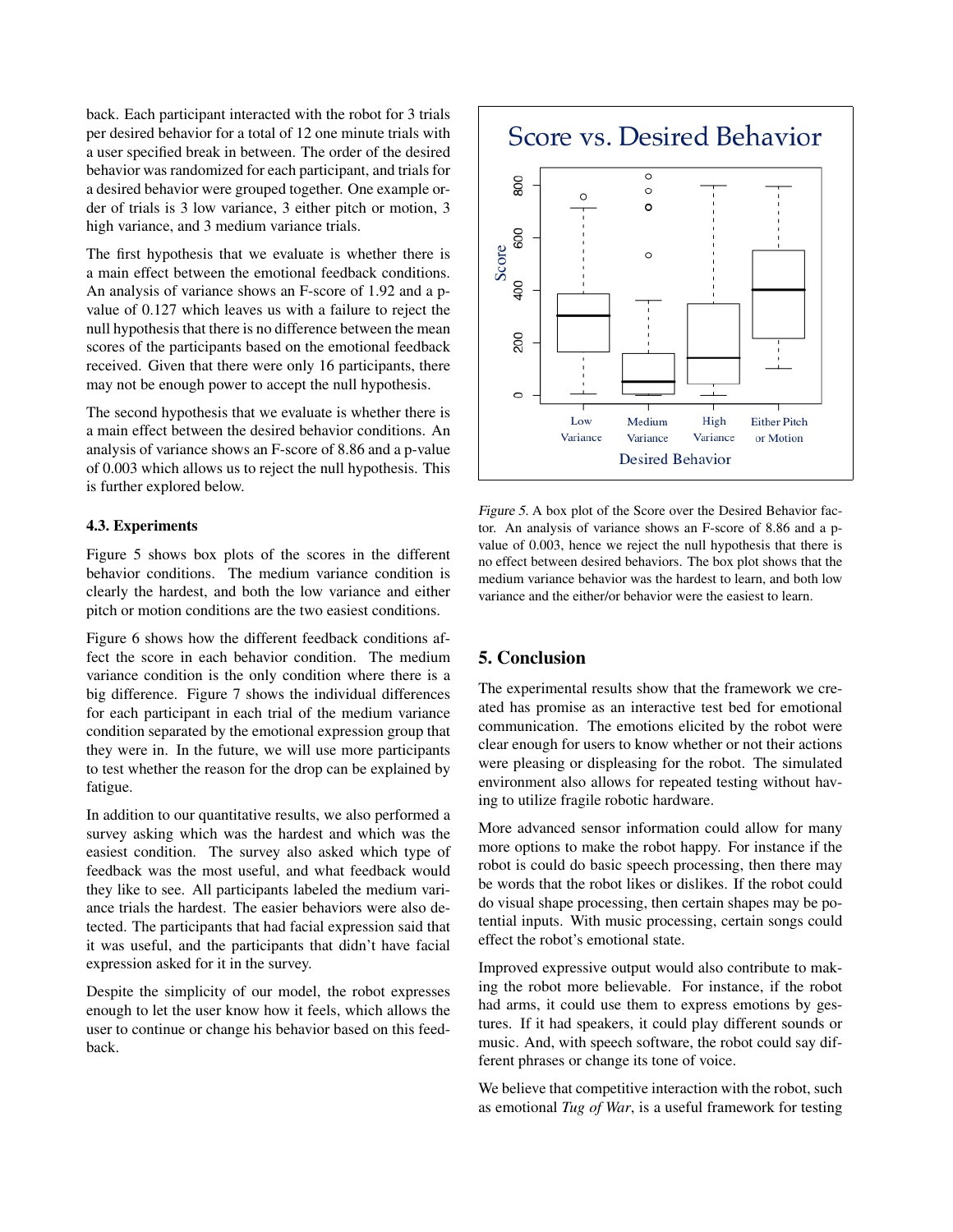

Figure 6. These box plots are a break down of the previous box plot. Each box plot represents a particular desired behavior, and each box represents a specific type of feedback. The feedback types are shown from left to right: just motion, motion with face, motion with score, and motion with both face and score.



Figure 7. These plots detail the scores of each of the 16 participants for the Medium Variance desired behavior. Each plot shows 4 participants' individual scores on the 3 trials for one type of feedback. *top left* just motion, *top right*: score *bot left*: face, *bot right*: face and score.

other emotional interactions. With the addition of more advanced input and output capabilities, we believe that this platform could develop even further and provide a more interesting environment for research.

The next phase would be to extend our implementation to create a real *Tug-of-War* game. This will require using two computers, one associated with each contestant. It will also

require addressing issues such as synchronizing behaviors based on multiple users, communication over a wireless medium, and doubling the number of sensors used.

Once the system has been tested in a simulated environment, the final step would be putting it onto an actual robot. There are several robotic platforms that could make use of our emotional software (Azad et al., 2007; Brock et al., 2005; Brooks et al., 2004; Deegan et al., 2006; Edsinger & Kemp, 2006; Katz & Brock, 2007; Khatib et al., 1999; Neo et al., 2006; Nishiwaki et al., 2007; Saxena et al., 2006; Wimboeck et al., 2007). *UMan*, for example, is a potential future platform. *UMan* is a mobile manipulator, a robot that is both mobile and capable of manipulating its environment. More importantly perhaps, *UMan* has the height of a human, and is able to create an impression on people. *UMan* can support multiple sensors, among which are multiple cameras, force sensors, and laser scanners.

Future work would include discovering ways to characterize the set of human emotions that are easy for the robot to perceive. Once this is done, the input space of the robot could be tuned to human emotion rather than arbitrary sounds or motions. One version of the robot could then have an affinity to happy and angry people. Another version could be attracted to sad and scared people, and put off by happy people.

Finally, we intend to add learning into the emotional agent. One notable characteristic of emotional behavior is the ability to adapt to new circumstances. We would like to create similar behavior in our robot. An agent should learn what is annoying for other people, as well as what is not pleasant for itself. Learning how to achieve goals using emotional reaction can be very beneficial. A robot that can take advantage of emotional communication may be able to communicate more efficiently, and change the state of the world in a mutually beneficial way.

# Acknowledgments

Thanks are given to the three anonymous reviewers who provided useful comments to improve the clarity of this work.

# References

- Azad, P., Asfour, T., & Dillmann, R. (2007). Toward an Unified Representation for Imitation of Human Motion on Humanoids. *ICRA*.
- Bar-Cohen, Y., & Breazeal, C. (2003). *Biologically inspired intelligent robots*. SPIE Press.
- Breazeal, C. (2002). *Designing sociable robots*. The MIT Press.